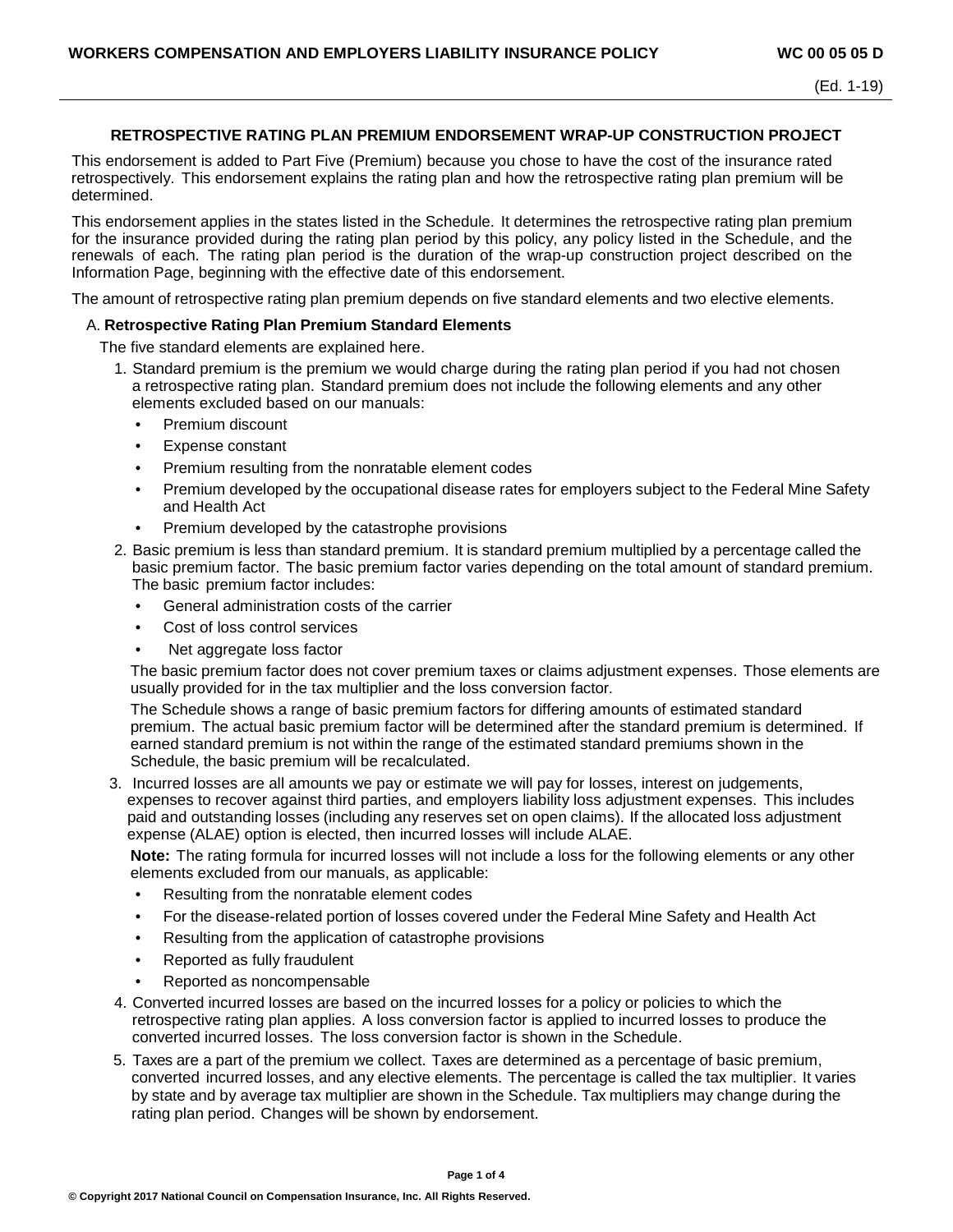(Ed. 1-19)

## B. **Retrospective Rating Plan Premium Elective Elements**

Two other elements are included in determining retrospective rating plan premium if you elected to include them. They are the excess loss premium for the loss limitation and the retrospective development premium. They are explained here.

1. The election of a loss limitation means that the amount of incurred loss to be included in the retrospective rating plan premium is limited to an amount called the loss limitation. The loss limitation applies separately to each person who sustains bodily injury by disease and separately to all bodily injury arising out of any one accident. The charge for this loss limitation is called the excess loss premium. Excess loss premium is a percentage of standard premium multiplied by the loss conversion factor. The percentage is called the excess loss premium factor.

Excess loss premium factors vary by state, by classification, and by the amount of the loss limitation. If you chose this elective element, the loss conversion factor, the loss limitation, the excess loss premium factors, and the states where they apply are shown in the Schedule. Excess loss premium factors may change during the retrospective rating plan policy period. Changes will be shown by endorsement.

2. The retrospective development element is used to help stabilize premium adjustments. The premium for this element is charged with the first three calculations of a retrospective rating plan premium, and is called the retrospective development premium. It is a percentage of standard premium multiplied by the loss conversion factor. The percentage of standard premium is called the retrospective development factor.

Retrospective development factors vary by state, by electing a loss limitation, and by first, second, and third calculations of retrospective rating plan premium. If you chose this elective element, the retrospective development factors are shown in the Schedule.

# C. **Retrospective Rating Plan Premium Formula**

Insurance policies listed in the Schedule will be combined with this policy to calculate the retrospective rating plan premium. If the policies provide insurance for more than one insured, the retrospective rating plan premium will be determined for all insureds combined, not separately for each insured.

- 1. Retrospective rating plan premium is the sum of basic premium, converted losses plus the excess loss premium and retrospective development premium elective elements if you chose them. This sum is multiplied by the applicable tax multiplier shown in the Schedule.
- 2. The retrospective rating plan premium will not be less than the minimum or more than the maximum retrospective rating plan premium. The minimum and maximum retrospective rating plan premiums are determined by applying the minimum and maximum retrospective rating plan premium factors, shown in the Schedule, to the standard premium.
- 3. If this endorsement applies to more than one policy or state, the standard premium will be the sum of the standard premiums for each policy and state.

## D. **Calculation of Retrospective Rating Plan Premium**

1. We will calculate the retrospective rating plan premium using all loss information we have as of a date six months after the rating plan period ends and annually thereafter.

We may make a special valuation of the retrospective rating plan premium as of any date that you are declared bankrupt or insolvent, make an assignment for the benefit of creditors, are involved in reorganization, receivership, or liquidation, or dispose of all your interest in work covered by the insurance. You will pay the amount due to us if the retrospective rating plan premium is more than the total standard premium as of the special valuation date.

We may make interim calculations of retrospective rating plan premium for the first year and the first two years of the rating plan period. We will use all loss information we have as of a date six months after the end of each of these periods.

- 2. After any calculation of retrospective rating plan premium, you and we may agree that it is the final calculation.
- 3. After each calculation of the retrospective rating plan premium, you will pay promptly the amount due us, or we will refund the amount due you. Each insured is responsible for the payment of all standard premium and retrospective rating plan premium calculated under this endorsement.

## E. **Insureds Operating in More Than One State**

If any of the policies provide insurance in a state not listed in the Table of States, and if you begin work in that state during the retrospective rating plan period, this endorsement will apply to that insurance if this retrospective rating plan applies in that state on an interstate basis. The retrospective rating plan premium standard elements, and the elective elements you chose, will be determined by our manuals for that state, and added to the Schedule by endorsement.

## F. **Cancellation and Nonrenewal of a Policy Under a Retrospective Rating Plan**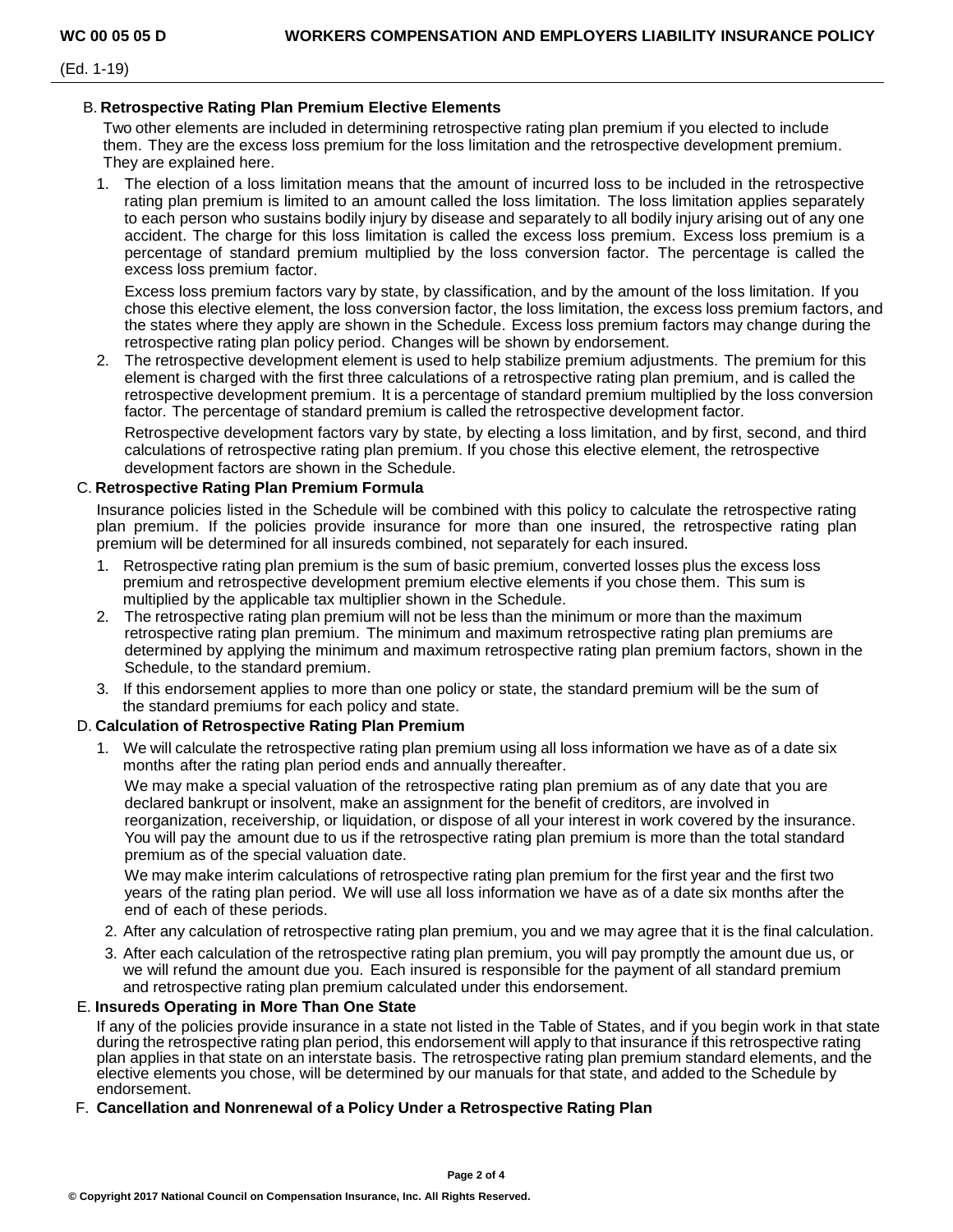- 1. If the policy to which this endorsement is attached is cancelled or is not renewed, the effective date of the cancellation or nonrenewal will become the end of the rating plan period of all insurance subject to this endorsement.
- 2. If other policies listed in the Schedule of this endorsement are cancelled or not renewed, the effective date of cancellation or nonrenewal will become the end of the rating plan period for all insurance subject to this endorsement unless we agree with you, by endorsement, to continue the rating plan period.
- 3. If we cancel or do not renew for nonpayment of premium, the maximum retrospective rating plan premium will be based on the standard premium for the rating plan period, plus the estimated standard premium from the end of the rating plan period to the estimated project completion date, and will include all of the applicable retrospective rating factors shown in the Schedule.
- 4. If you cancel or do not renew, the standard premium for the rating plan period will be increased by our short rate table and procedure. This short rate premium will be the minimum retrospective rating plan premium and will be used to determine the basic premium.

The short rate premium will be used to determine the excess loss premium and retrospective development premium if you chose these elective elements.

The maximum retrospective rating plan premium will be based on the standard premium for the rating plan period plus the estimated standard premium from the end of the rating plan period to the estimated project completion date.

- 5. Section F.4. will not apply if you cancel or do not renew because:
	- a. All work covered by the insurance is completed
	- b. All interest in the business covered by the insurance is sold
	- c. You retire from all business covered by the insurance

#### **Schedule**

| 1. Other policies subject to this Retrospective Rating Plan Premium Endorsement |  |
|---------------------------------------------------------------------------------|--|
|                                                                                 |  |

2. Loss Limitation: \$

3. Loss Conversion Factor

Minimum Retrospective Rating Plan Premium Factor

Maximum Retrospective Rating Plan Premium Factor

4. The basic premium factors shown here are based on estimates of standard premium. If the actual standard premium is within the range of estimated standard premiums shown here, the basic premium factor will be obtained by linear interpolation to the nearest one-tenth of 1%. If the actual standard premium is not within the range of estimated standard premiums shown below, the basic premium factor will be recalculated.

|                                    | 50% | 100% | 150% |
|------------------------------------|-----|------|------|
| <b>Estimated Standard Premium:</b> |     |      |      |
|                                    |     |      |      |

Basic Premium Factor:

5. The tax multipliers, excess loss premium factors, and retrospective development factors, and the states where they apply, are shown in the Table of States.